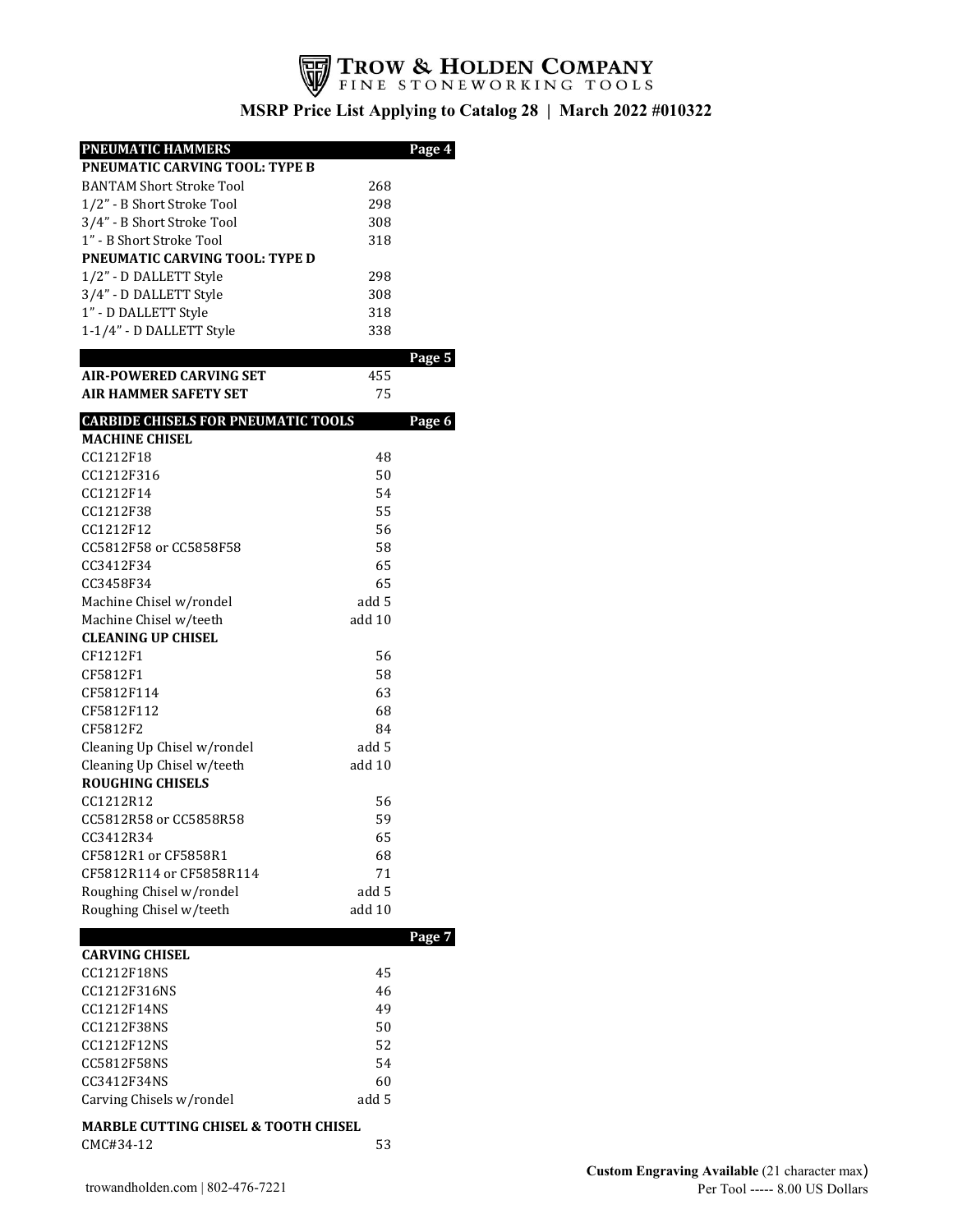

| CMC#1-12                                                                  | 55     |         |
|---------------------------------------------------------------------------|--------|---------|
| CMC#114-12                                                                | 57     |         |
| CMC#112-12                                                                | 64     |         |
| CMC#2-12                                                                  | 71     |         |
| CMC#212-12                                                                | 79     |         |
| CMC#3-12                                                                  | 90     |         |
| Marble Chisel w/rondel                                                    | add 5  |         |
| Marble Chisel w/teeth (3/4" - 11/2")                                      | add 10 |         |
| Marble Chisel w/teeth (2" - 3")                                           | add 30 |         |
| <b>LIMESTONE CHISEL</b>                                                   |        |         |
| CL5812L34 (CARBIDE)                                                       | 57     |         |
| CL5812L1 (CARBIDE)                                                        | 59     |         |
| CL5812L112 (CARBIDE)                                                      | 63     |         |
| CL5812L2 (CARBIDE)                                                        | 67     |         |
| AL5812L34 (STEEL)                                                         | 56     |         |
| AL5812L1 (STEEL)                                                          | 58     |         |
| AL5812L112 (STEEL)                                                        | 61     |         |
| AL5812L2 (STEEL)                                                          | 66     |         |
| Limestone Chisel w/rondel (up to 1")                                      | add 5  |         |
| Limestone Chisel w/teeth                                                  | add 10 |         |
|                                                                           |        | Page 8  |
| <b>MILLSTONE DRESSING SET</b>                                             | 554    |         |
| <b>CARVER'S DRILL</b>                                                     |        |         |
| CE121218                                                                  | 46     |         |
| CE1212316                                                                 | 47     |         |
| CE121214                                                                  | 50     |         |
| CE121238                                                                  | 53     |         |
| CE581212                                                                  | 61     |         |
| <b>MACHINE POINT</b>                                                      |        |         |
| CMP12                                                                     | 62     |         |
| CMP58                                                                     | 67     |         |
| CMP34                                                                     | 72     |         |
| <b>BANTAM CHISELS</b>                                                     |        | Page 9  |
| <b>CARBIDE CHISELS FOR BANTAM</b>                                         |        |         |
| CC18 or CC316                                                             | 46     |         |
| CC14                                                                      |        |         |
|                                                                           | 50     |         |
| CC38                                                                      | 56     |         |
| CC12                                                                      | 60     |         |
| Bantam Chisel w/rondel                                                    | add 5  |         |
| Bantam Chisel w/teeth (3/8" &1/2")                                        | add 10 |         |
| <b>CARBIDE BUSHING CHISELS FOR BANTAM</b>                                 |        |         |
| $CBJ-4$                                                                   | 52     |         |
| CJ12516-4                                                                 | 55     |         |
| CJ12516-9                                                                 | 59     |         |
| CCC78516                                                                  | 62     |         |
| CBJ-3                                                                     | 55     |         |
| CBM-4                                                                     | 47     |         |
| CBM-12 and CBM-21                                                         | 49     |         |
| S-WOOD BANTAM                                                             | 33     |         |
| THE BARRE BANTAM TOOL SET                                                 | 409    |         |
|                                                                           |        |         |
| PNEUMATIC BUSHING CHISELS<br><b>4 POINT &amp; 9 POINT BUSHING CHISELS</b> |        | Page 10 |
| CJ3812-4                                                                  | 50     |         |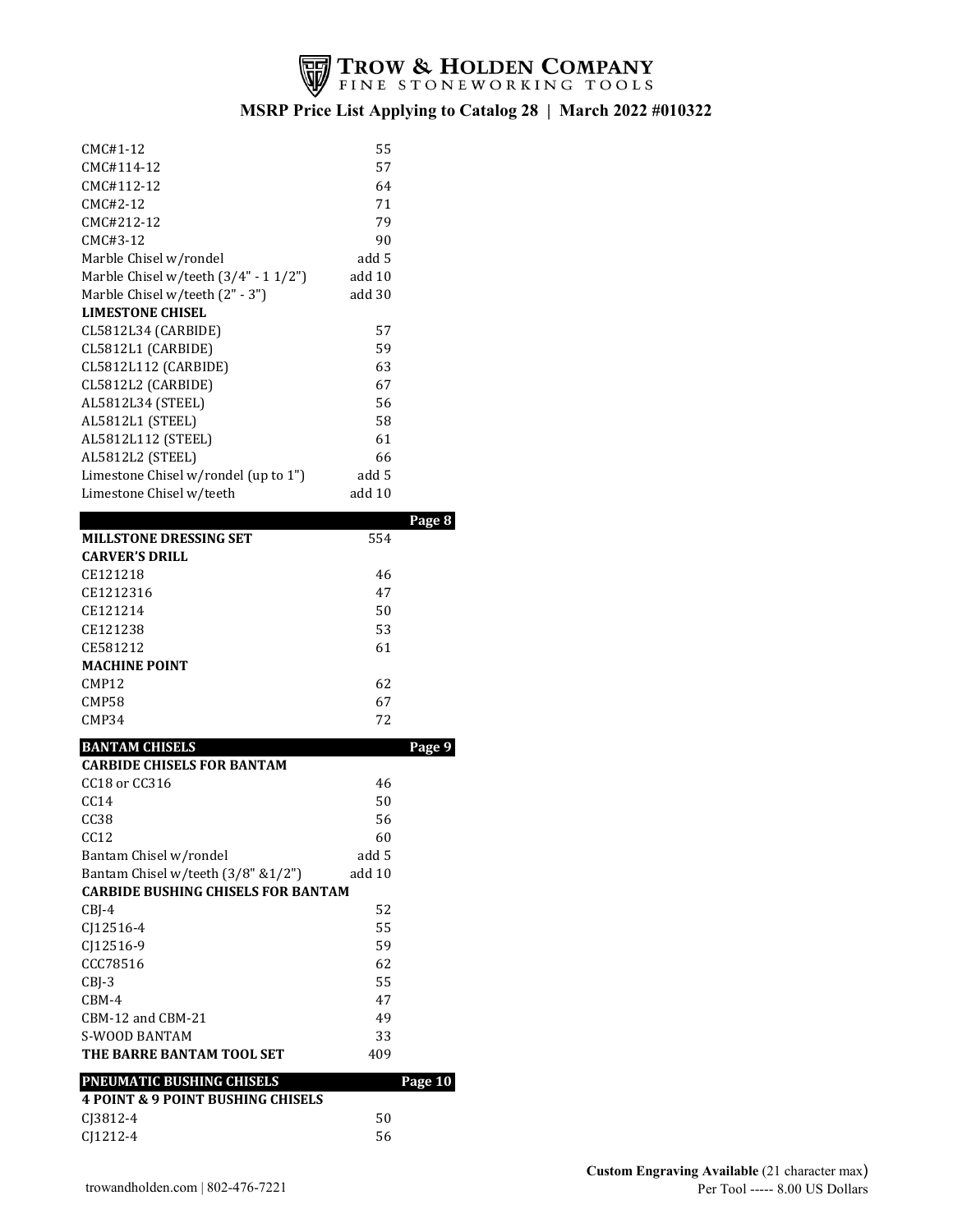

| C <sub>1212</sub> -9                           | 60                  |
|------------------------------------------------|---------------------|
| C <sub>15812</sub> -4 or C <sub>15858</sub> -4 | 65                  |
| C <sub>15812</sub> -9 or C <sub>15858</sub> -9 | 70                  |
| CJ3412-4 or CJ3458-4                           | 77                  |
| CJ3412-9 or CJ3458-9                           | 80                  |
| $CI1212 - 4 - L$                               | 61                  |
| $C11212 - 9 - L$                               | 64                  |
| $CI5812 - 4 - L$                               | 69                  |
| $C15812 - 9 - L$                               | 76                  |
| $CI3412 - 4 - L$                               | 78                  |
| $CI3412 - 9 - L$                               | 83                  |
| CJ112-16 (16 teeth)                            | 107                 |
| CJ112-25 (25 teeth)                            | 114                 |
| CJ112-36 (36 teeth)                            | 167                 |
| <b>CUP CHISEL</b>                              |                     |
| CCC7812 or CCC7858                             | 62                  |
|                                                | J<br>$\overline{A}$ |

|                                         |     | rage 11 |
|-----------------------------------------|-----|---------|
| <b>MARBLE FROSTING TOOL</b>             |     |         |
| $CM-25$                                 | 50  |         |
| $CM-49$                                 | 57  |         |
| CM-64                                   | 63  |         |
| <b>DOUBLE BLADE CHISEL</b>              |     |         |
| CH58121                                 | 71  |         |
| CH5812112                               | 79  |         |
| THREE BLADE BUSHING CHISEL              |     |         |
| CJ1212-3CC                              | 70  |         |
| CJ5812-3CC                              | 77  |         |
| <b>CRISS-CROSS CHISEL</b>               |     |         |
| CJ1212-4CC                              | 82  |         |
| CJ5812-4CC                              | 88  |         |
| CJ3412-4CC                              | 98  |         |
| <b>BUSHING SET (BANTAM)</b>             | 173 |         |
| <b>BUSHING SET</b>                      | 186 |         |
| <b>MORTAR REMOVAL TOOLS</b>             |     | Page 12 |
| <b>CAPE CHISEL</b>                      |     |         |
| CD121218                                | 46  |         |
| CD1212316                               | 49  |         |
| CD121214                                | 52  |         |
| CD121238                                | 57  |         |
| <b>RIPPER</b>                           |     |         |
| CG1212-2                                | 60  |         |
| CG1212-3                                | 68  |         |
| CG5812-4 or CG5858-4                    | 83  |         |
| <b>SWEPT CAPE CHISEL</b>                |     |         |
| AD1212316S                              | 55  |         |
| AD121214S                               | 55  |         |
| AD121238S                               | 55  |         |
| AD121218S (w/teeth)                     | 77  |         |
| PNEUMATIC MORTAR REMOVAL SET            | 595 |         |
| PNEUMATIC TOOL ACCESSORIES              |     | Page 13 |
| WOOD CHISEL ADAPTOR (S-WOOD)            | 41  |         |
| <b>DETACHABLE STRIKING CAP (S-CAP)</b>  | 20  |         |
| <b>SHANK ADAPTOR (S-ADAPT)</b>          | 23  |         |
| <b>ANTI-VIBRATION GLOVES (M, L, XL)</b> |     |         |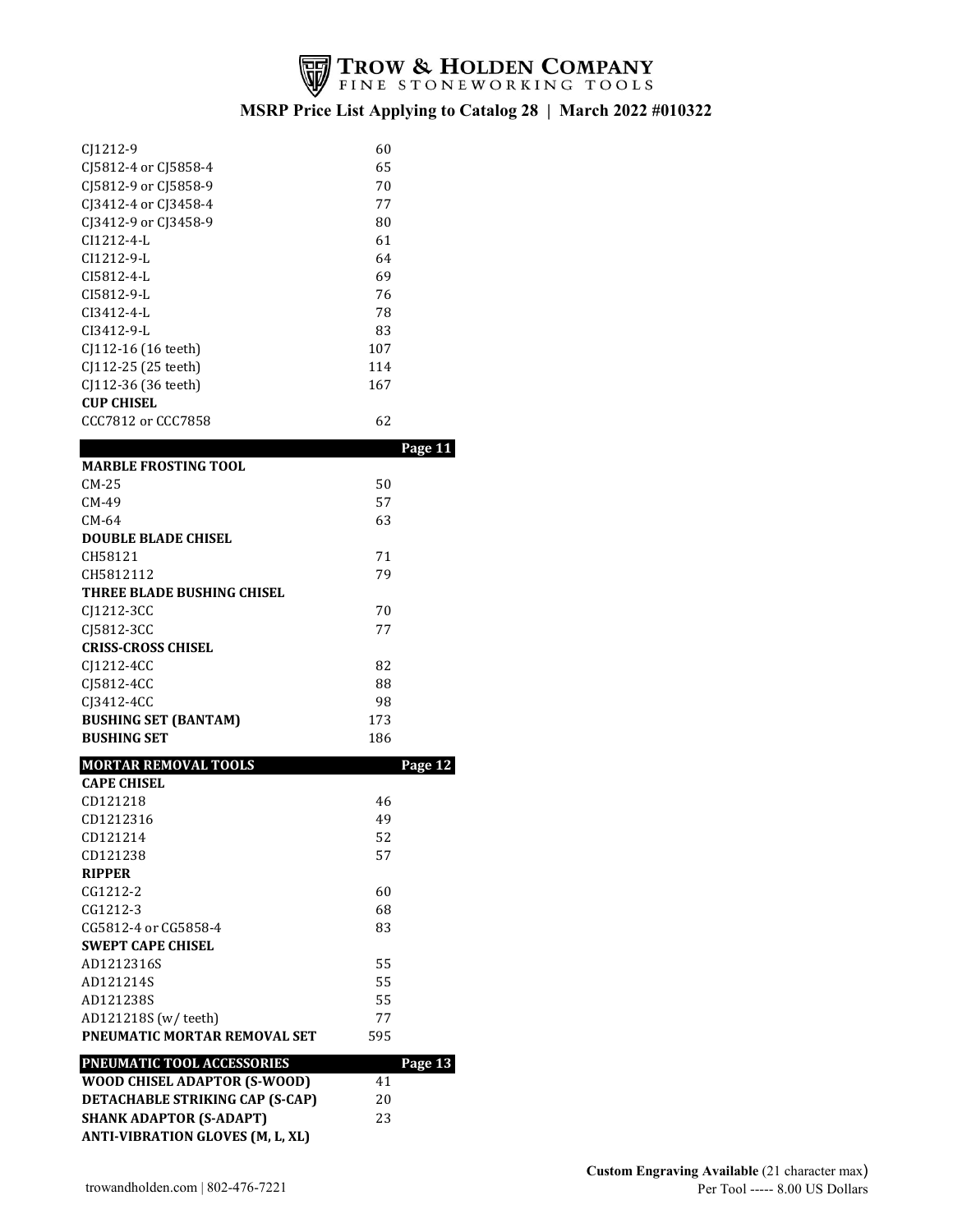

| <b>ERG910/M (PAIR)</b>                  | 45      |  |
|-----------------------------------------|---------|--|
| ERG910/L (PAIR                          | 45      |  |
| ERG910/XL (PAIR)                        | 45      |  |
|                                         | Page 14 |  |
| AIR TOOL PISTOL GRIP & DUAL PISTOL GRIP |         |  |
| PISTOL GRIP                             |         |  |
| PG1 or PG2 or PG3                       | 33      |  |
| PG4                                     | 36      |  |
| DUAL PISTOL GRIP                        |         |  |
| DG1 or DG2 or DG3                       | 66      |  |
| DG4                                     | 72      |  |
| <b>CHISEL RETAINER</b>                  |         |  |
| CR <sub>1</sub>                         | 9       |  |
| CR2 or CR3                              | 10      |  |
| CR4 or CR5                              | 12      |  |
| CR6 or CR7                              | 14      |  |
| CR8                                     | 15      |  |
| <b>SWIVEL RETAINER</b>                  |         |  |
| SR1                                     | 13      |  |
| SR <sub>2</sub> or SR <sub>3</sub>      | 15      |  |
| SR4 or SR5                              | 16      |  |
| SR6 or SR7                              | 19      |  |
| SR8                                     | 21      |  |
| <b>CHISEL TILLER</b>                    |         |  |
| CW12 or CW58 or CW34                    | 26      |  |
|                                         | Page 15 |  |
| ADVANTAGE RESPIRATOR                    | 57      |  |
| <b>ADVANTAGE FILTERS</b>                | 24      |  |
| <b>STAUBLI QUICK CONNECTS</b>           |         |  |
| SS330 (MALE END)                        | 9       |  |
| SS331 (FEMALE END)                      | 32      |  |
| <b>AIR HOSE ASSEMBLIES</b>              |         |  |
| HOSEASSEMBLY10                          | 35      |  |
| HOSEASSEMBLY20                          | 46      |  |
| HOSEASSEMBLY30                          | 57      |  |
| HOSEASSEMBLY40                          | 68      |  |
|                                         |         |  |
| <b>AIR HOSE ASSEMBLY WHIPS</b>          |         |  |
| HOSEWHIP2                               | 20      |  |
| HOSEWHIP4                               | 24      |  |
| PNEUMATIC HOSE COMPONENTS               |         |  |
| SS050 (INLET BUSHING)                   | 6       |  |
| SS300 (AIR HOSE - PER FOOT)             | 1.20    |  |
| SS301 (HOSE NIPPLE)                     | 6       |  |
| SS312 (ABS PLASTIC STOPCOCK)            | 12      |  |
| SS313 (BRASS STOPCOCK)                  | 21      |  |
| <b>CARBIDE-TIPPED HAND TOOLS</b>        | Page 16 |  |
| <b>HAND POINT</b>                       |         |  |
| CHP38                                   | 48      |  |
| CHP12                                   | 58      |  |
| CHP58                                   | 65      |  |
| CHP34                                   | 70      |  |
| CHP78                                   | 77      |  |
| CHP1                                    | 82      |  |
| <b>HAND CHISEL</b><br>CHC38             | 46      |  |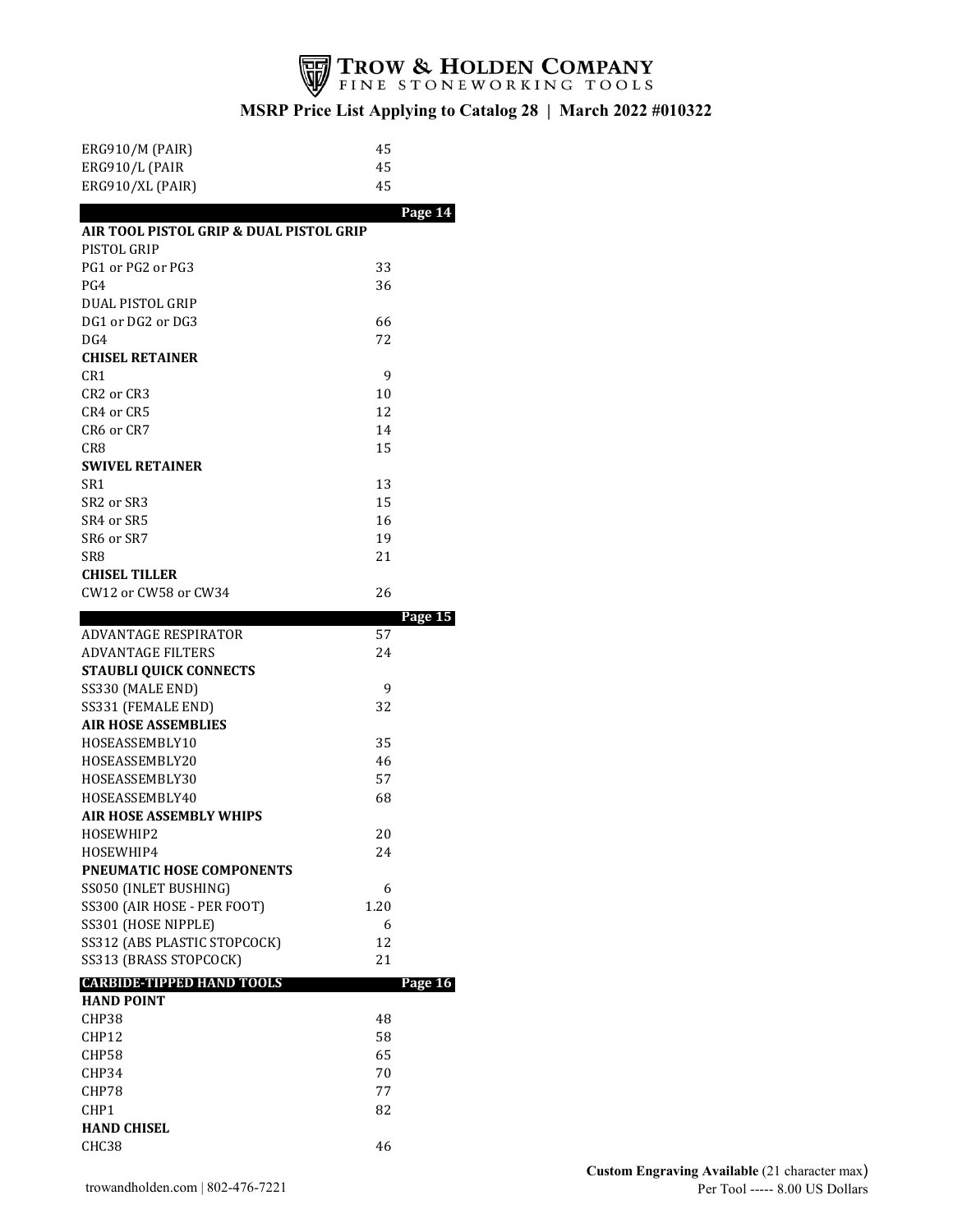

| CHC12                                | 55      |  |
|--------------------------------------|---------|--|
| CHC58                                | 57      |  |
| CHC34                                | 62      |  |
|                                      |         |  |
| CHC78                                | 72      |  |
| CHC1                                 | 76      |  |
| <b>HAND TRACER</b>                   |         |  |
| CHT1112                              | 100     |  |
| CHT12                                | 107     |  |
| CHT1182                              | 115     |  |
| CHT118212                            | 124     |  |
| CHT1183                              | 134     |  |
| CHT1184                              | 176     |  |
| <b>HAND SET</b>                      |         |  |
| CHS1118                              | 83      |  |
| CHS1112                              | 100     |  |
| CHS12                                | 121     |  |
| <b>CHS1182</b>                       | 129     |  |
| CHS118214                            | 134     |  |
| CHS118212                            | 138     |  |
| CHS1183                              | 148     |  |
| CHS1184                              | 176     |  |
|                                      |         |  |
|                                      | Page 17 |  |
| <b>OFFSET HAND SET</b>               |         |  |
| CH034114                             | 98      |  |
| CH01118                              | 83      |  |
| CH01112                              | 102     |  |
| CH012                                | 118     |  |
| CH01182                              | 129     |  |
| CH0118212                            | 141     |  |
| CH01183                              | 150     |  |
| CH01184                              | 177     |  |
| <b>MASON'S CHIPPER</b>               |         |  |
| CHOM34114                            | 103     |  |
| CHOM1118                             | 88      |  |
| CHOM1112                             | 107     |  |
| CHOM12                               | 123     |  |
| CHOM1182                             | 134     |  |
| CHOM118212                           | 146     |  |
| CHOM1183                             | 155     |  |
| CHOM1184                             | 182     |  |
| <b>CARBIDE ROCKO HAND TOOLS</b>      |         |  |
| <b>CRO58</b>                         | 78      |  |
| CR0581                               | 84      |  |
| CR034114                             | 102     |  |
|                                      |         |  |
| <b>CRO78</b>                         | 91      |  |
|                                      |         |  |
| CRO1                                 | 94      |  |
| CR01112                              | 107     |  |
| <b>CRO12</b>                         | 111     |  |
| <b>CARBIDE MASONRY SET</b>           | 317     |  |
| <b>CARBIDE SWEPT GRIP HAND TOOLS</b> | Page 18 |  |
| <b>SWEPT GRIP HAND SETS</b>          |         |  |
| CHS1112SG                            | 100     |  |
| CHS12SG                              | 121     |  |
| <b>SWEPT GRIP HAND TRACERS</b>       |         |  |
| CHT1112SG                            | 100     |  |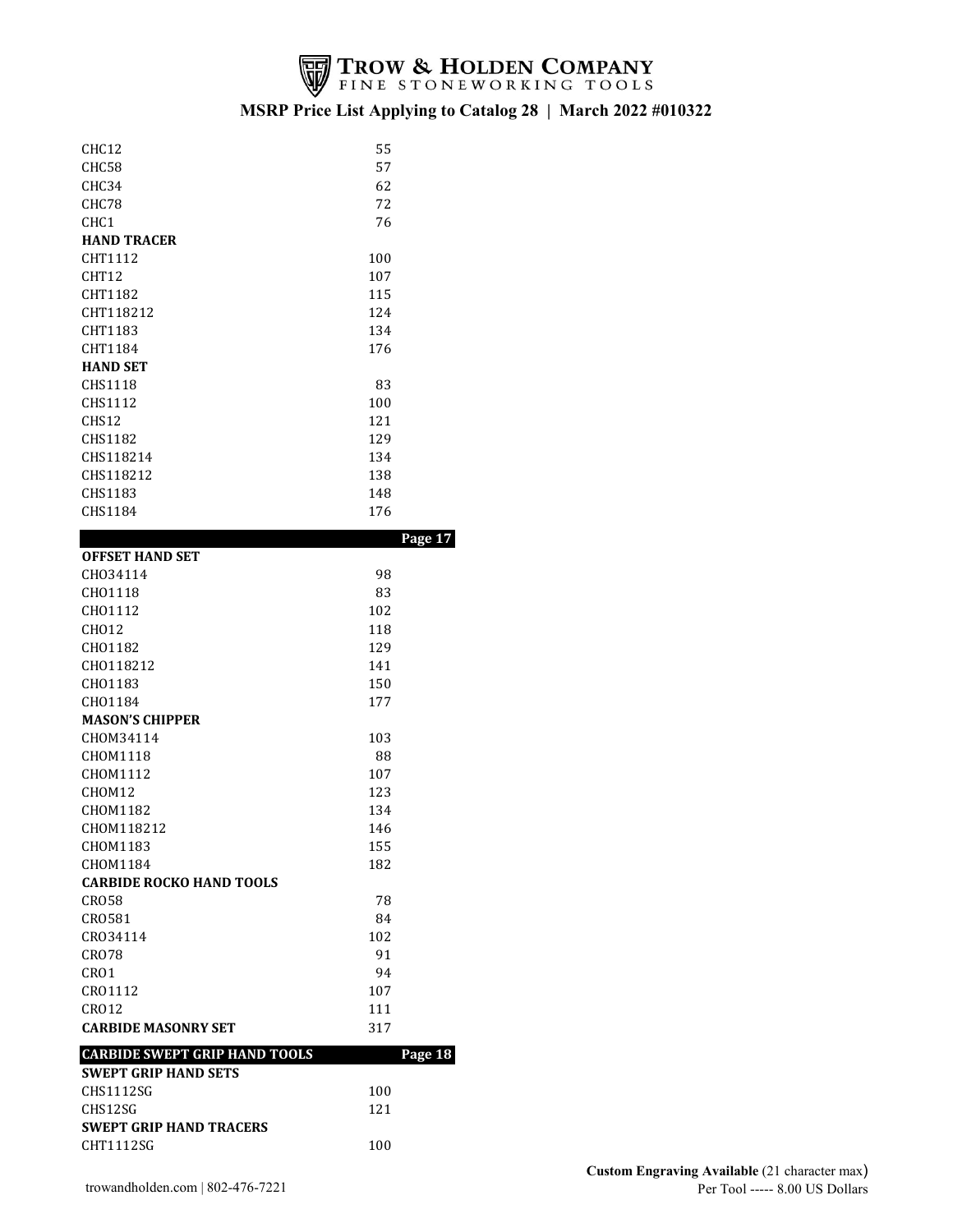

| CHT12SG                                     | 108    |         |
|---------------------------------------------|--------|---------|
| <b>SWEPT GRIP MASON'S CHIPPERS</b>          |        |         |
| CHOM1118SG                                  | 88     |         |
| CHOM1112SG                                  | 107    |         |
| CHOM12SG                                    | 123    |         |
| <b>SWEPT GRIP BULL POINT (CHP1BP)</b>       | 97     |         |
| <b>SWEPT GRIP SET</b>                       | 374    |         |
| <b>COMFORT GRIP CARBIDE HAND TOOLS</b>      |        | Page 19 |
| CHP138CG                                    | 100    |         |
| CHOM1182CG                                  | 139    |         |
| CHP114CG                                    | 87     |         |
| CHS1182CG                                   | 134    |         |
| CHC114CG                                    | 100    |         |
| CHT1182CG                                   | 130    |         |
| <b>COMFORT GRIP COLLECTION</b>              | 509    |         |
| <b>CARBIDE HAND CARVING TOOLS</b>           |        | Page 20 |
| <b>DETAIL CARVING CHISEL</b>                |        |         |
| CHC <sub>18</sub>                           | 43     |         |
| CHC316                                      | 47     |         |
| CHC14                                       | 52     |         |
| <b>HAND CARVING &amp; LETTERING CHISELS</b> |        |         |
| CHC38-18X                                   | 50     |         |
| CHC38-14X                                   | 55     |         |
| CHC38-38X                                   | 58     |         |
| CHC12-14X                                   | 53     |         |
| CHC12-38X                                   | 57     |         |
| CHC12-12X                                   | 62     |         |
| <b>CARBIDE MALLET HEAD CHISELS</b>          |        |         |
| 1/2" Stock Chisels                          |        |         |
| CMC34                                       | 57     |         |
| CMC1                                        | 59     |         |
| CMC114                                      | 61     |         |
| <b>CMC112</b>                               | 65     |         |
| CMC <sub>2</sub>                            | 73     |         |
| <b>CMC212</b>                               | 84     |         |
| CMC <sub>3</sub>                            | 97     |         |
| 5/8" Stock Chisels                          |        |         |
| CF58121H                                    | 62     |         |
| CF5812114H                                  | 65     |         |
| CF5812112H                                  | 74     |         |
| CF58122H                                    | 79     |         |
| Mallet Head Chisels w/rondel                | add 5  |         |
| 5/8" stock chisels w/teeth                  | add 10 |         |
|                                             |        | Page 21 |
| <b>HARD STONE HAND CARVING SET</b>          | 287    |         |
| <b>HAND CARVING &amp; LETTERING SET</b>     | 345    |         |
| <b>SOFT STONE HAND CARVING SET</b>          | 195    |         |
| <b>STEEL CHISELS &amp; HAND TOOLS</b>       |        | Page 22 |
| <b>SOFT STONE MALLET HEAD CHISELS</b>       |        |         |
| 1/2" Stock Chisels                          |        |         |
| AMC34                                       | 37     |         |
| AMC1                                        | 41     |         |
| <b>AMC114</b>                               | 43     |         |
| <b>AMC112</b>                               | 46     |         |
|                                             |        |         |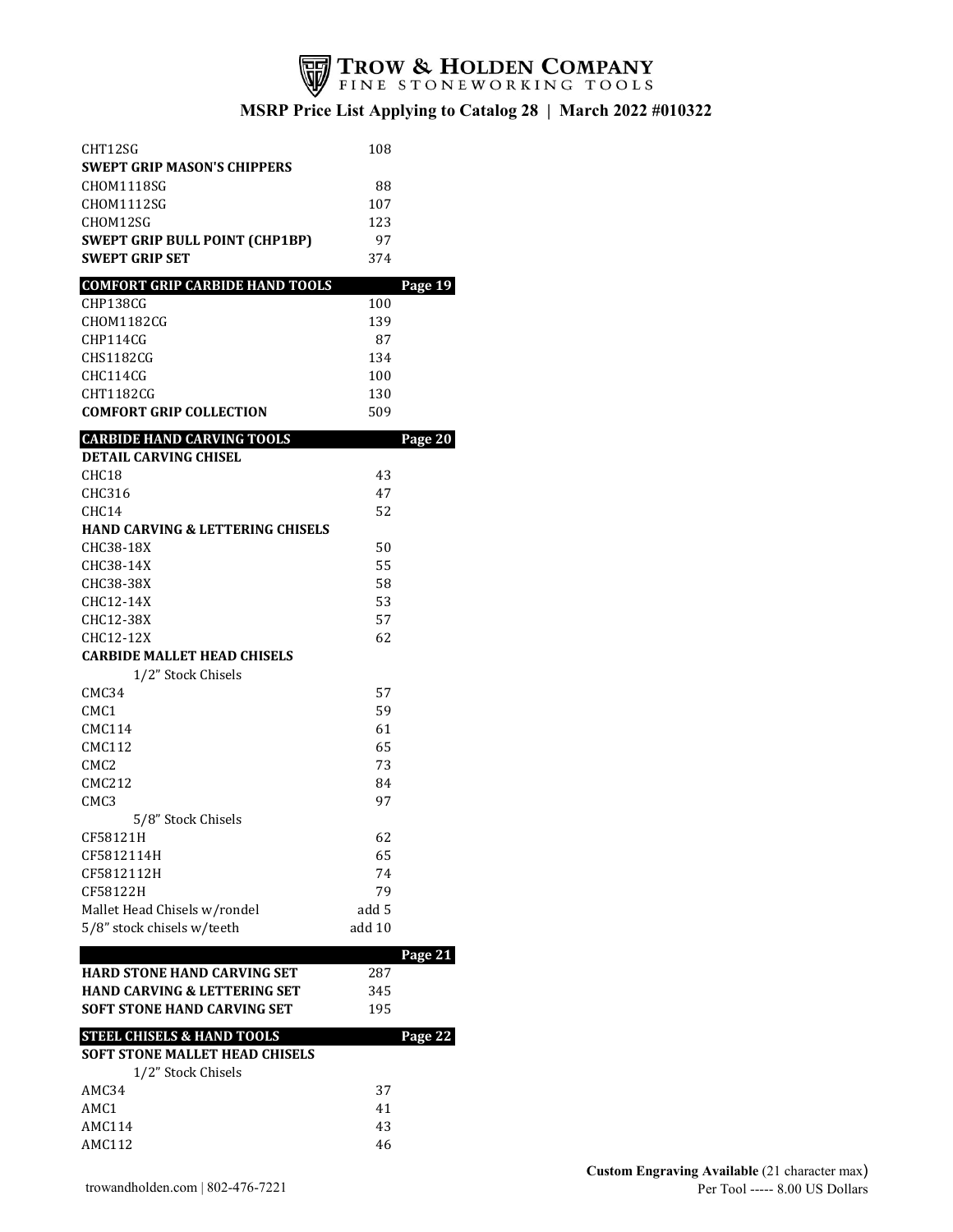

| AMC2                          | 50      |  |
|-------------------------------|---------|--|
| <b>AMC212</b>                 | 59      |  |
| AMC3                          | 67      |  |
| 5/8" Stock Chisels            |         |  |
| AF58121H                      | 43      |  |
| AF5812114H                    | 46      |  |
| AF5812112H                    | 50      |  |
| AF58122H                      | 54      |  |
| Mallet Head Chisels w/rondel  | add 5   |  |
| 5/8" stock chisels w/teeth    | add 10  |  |
| <b>FLARED CHISEL</b>          |         |  |
| AHC38-12                      | 44      |  |
| AHC38-58                      | 44      |  |
| AHC38-34                      | 44      |  |
| AHC12-58                      | 46      |  |
| AHC12-34                      | 46      |  |
| AHC-12-1                      | 46      |  |
| Flared Chisel w/rondel        | add 5   |  |
| Flared Chisel w/teeth         | add 10  |  |
| <b>MARBLE HAND POINT</b>      |         |  |
| AHP38                         | 26      |  |
| AHP12                         | 28      |  |
| AHP58                         | 32      |  |
| AHP34                         | 37      |  |
| <b>MARBLE HAND CHISEL</b>     |         |  |
| AHC38                         | 26      |  |
| AHC12                         | 28      |  |
| AHC58                         | 32      |  |
| AHC34                         | 37      |  |
| Marble Chisel w/rondel        | add 5   |  |
| Marble Chisel w/teeth         | add 10  |  |
|                               | Page 23 |  |
| <b>GRANITE HAND POINT</b>     |         |  |
|                               |         |  |
| AHPG38                        | 26      |  |
| AHPG12                        | 29      |  |
| AHPG58                        | 32      |  |
| AHPG34                        | 37      |  |
| AHPG78                        | 48      |  |
| AHPG1                         | 54      |  |
| <b>GRANITE HAND CHISEL</b>    |         |  |
| AHCG38                        | 26      |  |
| AHCG12                        | 29      |  |
| AHCG58                        | 32      |  |
| AHCG34                        | 37      |  |
| AHCG78                        | 48      |  |
| AHCG1                         | 54      |  |
| <b>HAND CHIPPER</b>           |         |  |
| AHCH121                       | 43      |  |
| <b>AHCH1112</b>               | 68      |  |
| AHCH12                        | 73      |  |
| AHCH118212                    | 84      |  |
| AHCH1183                      | 89      |  |
| <b>AHCH1184</b>               | 102     |  |
| <b>HAND TRACER</b><br>AHT1112 | 68      |  |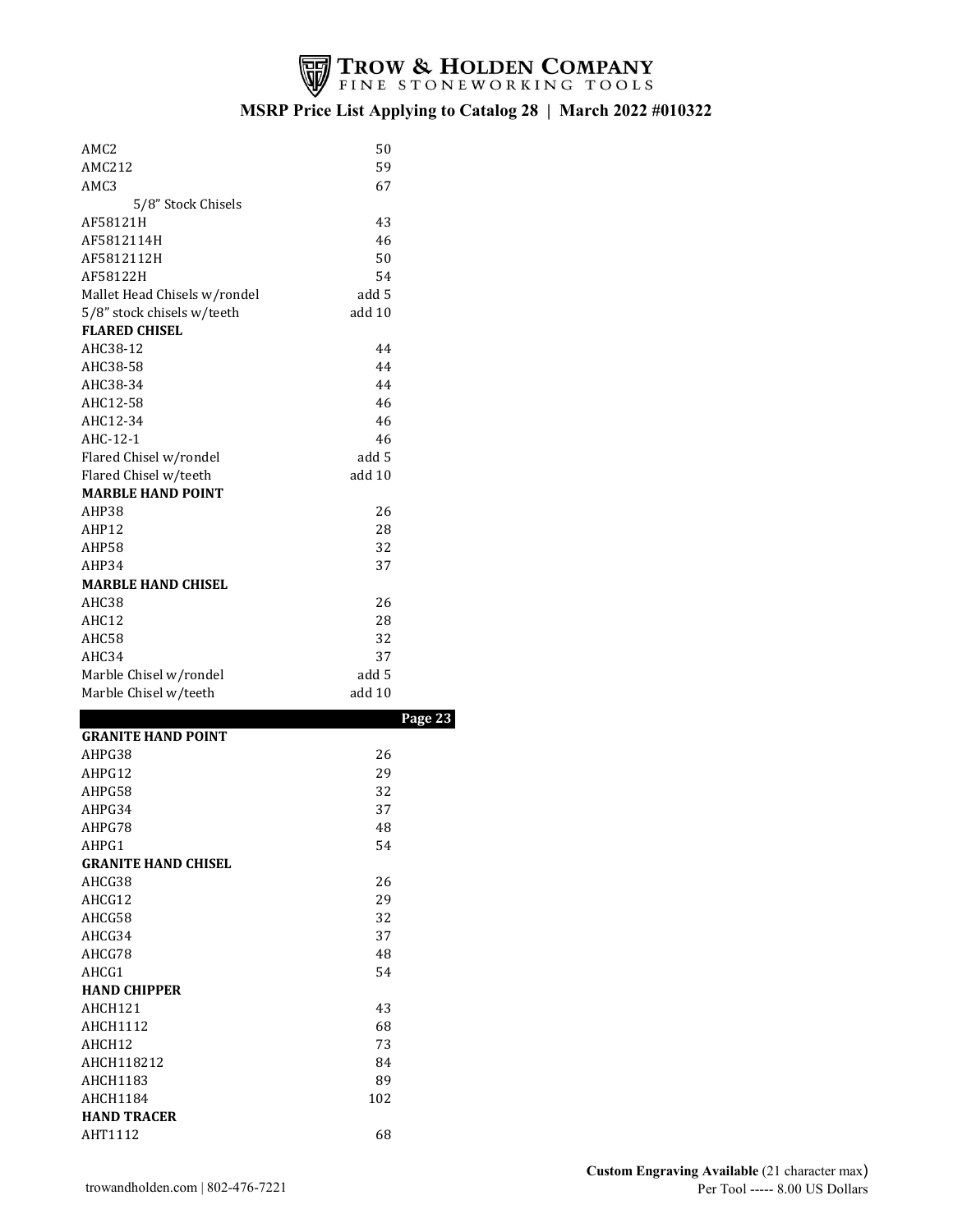

| AHT12                        | 73  |         |
|------------------------------|-----|---------|
| AHT1182                      | 77  |         |
| AHT118212                    | 84  |         |
| AHT1183                      | 89  |         |
| AHT1184                      | 102 |         |
| <b>HAND SET</b>              |     |         |
| AHS1234                      | 37  |         |
| <b>AHS121</b>                | 43  |         |
| AHS1112                      | 68  |         |
| AHS12                        | 73  |         |
| <b>AHS1182</b>               | 77  |         |
| AHS118212                    | 84  |         |
| AHS1183                      | 89  |         |
| <b>OFFSET HAND SET</b>       |     |         |
| AH01112                      | 68  |         |
| AH012                        | 73  |         |
| AH01182                      | 77  |         |
| AH0118212                    | 84  |         |
| AH01183                      | 89  |         |
| <b>TOOLS FOR THIN STONE</b>  |     | Page 24 |
| SLSP1                        | 30  |         |
| SLSP <sub>2</sub>            | 49  |         |
| <b>SLSP212</b>               | 59  |         |
| SLSP3                        | 68  |         |
| <b>SLW</b>                   | 63  |         |
| CT-SCRIBE                    | 45  |         |
| <b>HTSV-HARDIE</b>           | 195 |         |
| THIN STONE VENEER SET        | 393 |         |
| <b>HAND TOOL ACCESSORIES</b> |     | Page 25 |
| <b>CHISEL WHIZARD</b>        |     |         |
| CW12                         | 26  |         |
| CW58                         | 26  |         |
| CW34                         | 26  |         |
| CW78                         | 31  |         |
| CW <sub>1</sub>              | 36  |         |
|                              |     |         |
| CW118                        | 36  |         |

#### **HAMMERS Page 26**

| Prices include wood handle |    |
|----------------------------|----|
| <b>HAND HAMMER</b>         |    |
| HCH1                       | 78 |
| <b>HCH114</b>              | 78 |
| HCH112                     | 78 |
| <b>HCH134</b>              | 78 |
| HCH <sub>2</sub>           | 80 |
|                            |    |

 $HSI$  28  $HST18$  28 WALLPIN\_SET 19

| <b>HCH214</b>    | 81  |
|------------------|-----|
| HCH212           | 87  |
| <b>HCH234</b>    | 93  |
| HCH <sub>3</sub> | 98  |
| <b>HCH314</b>    | 102 |
| HCH312           | 107 |
|                  |     |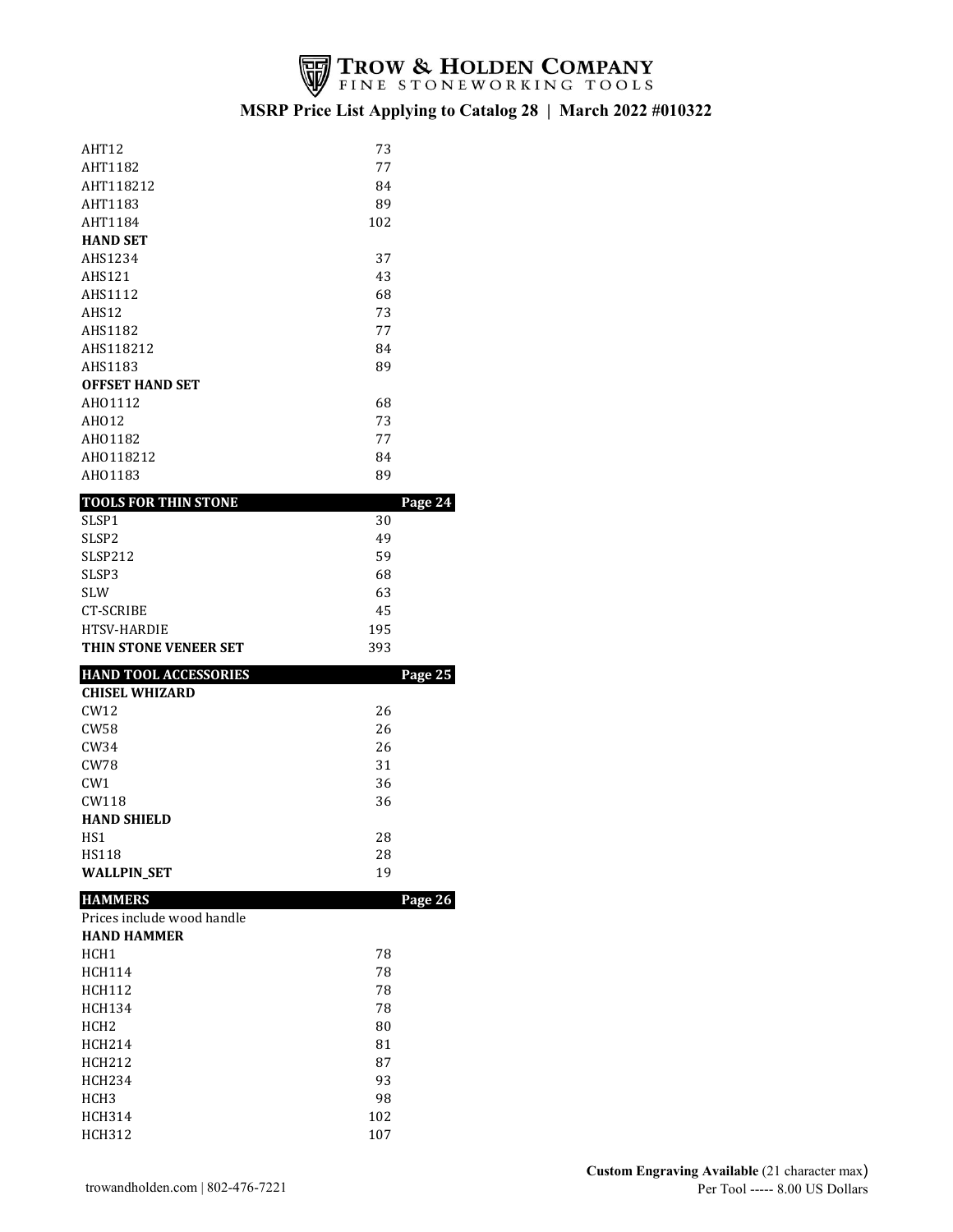

| <b>HCH334</b>       | 110 |
|---------------------|-----|
| HCH4                | 114 |
| HCH <sub>2</sub> OE | 105 |
| <b>HCH2120E</b>     | 108 |
| HCH3OE              | 111 |
| <b>HCH3120E</b>     | 115 |
| HCH4OE              | 121 |
| <b>BELL HAMMER</b>  |     |
| HBB <sub>2</sub>    | 68  |
| HBB212              | 81  |
| HBB3                | 94  |
| HBB312              | 101 |
| HBB4                | 105 |
|                     |     |

|                                  | Page 27 |
|----------------------------------|---------|
| Prices include wood handle       |         |
| <b>BULL SET</b>                  |         |
| HBS8                             | 231     |
| HBS10                            | 274     |
| HBS12                            | 306     |
| <b>CARBIDE-TIP BULL SET</b>      |         |
| HBS8CT                           | 322     |
| HBS10CT                          | 370     |
| HBS12CT                          | 398     |
| <b>SLAB SPLITTER</b>             |         |
| HSS8                             | 231     |
| HSS10                            | 274     |
| HSS12                            | 306     |
| <b>CARBIDE-TIP SLAB SPLITTER</b> |         |
| HSS10CT                          | 370     |
| HSS12CT                          | 397     |
| <b>QUARRY BUSTER</b>             |         |
| HQB10                            | 288     |
| HQB12                            | 311     |
| HQB14                            | 344     |
|                                  |         |

|                                     |     | Page 28 |
|-------------------------------------|-----|---------|
| Prices include wood handle          |     |         |
| <b>STONE MASON'S or MASH HAMMER</b> |     |         |
| HMH <sub>2</sub>                    | 112 |         |
| HMH3                                | 126 |         |
| HMH4                                | 138 |         |
| HMH <sub>6</sub>                    | 170 |         |
| HMH8                                | 206 |         |
| HMH10                               | 234 |         |
| HMH12                               | 279 |         |
| HMH14                               | 298 |         |
| HMH16                               | 345 |         |
| HMH18                               | 417 |         |
| <b>CARBIDE MASH HAMMER</b>          |     |         |
| HMH2CT                              | 159 |         |
| HMH3CT                              | 174 |         |
| HMH4CT                              | 195 |         |
| ULTIMATE MASH HAMMER                |     |         |
| HMH3CTBE                            | 214 |         |
| НМНЗСТВЕ/Н                          | 214 |         |
| HMH4CTBE                            | 224 |         |
|                                     |     |         |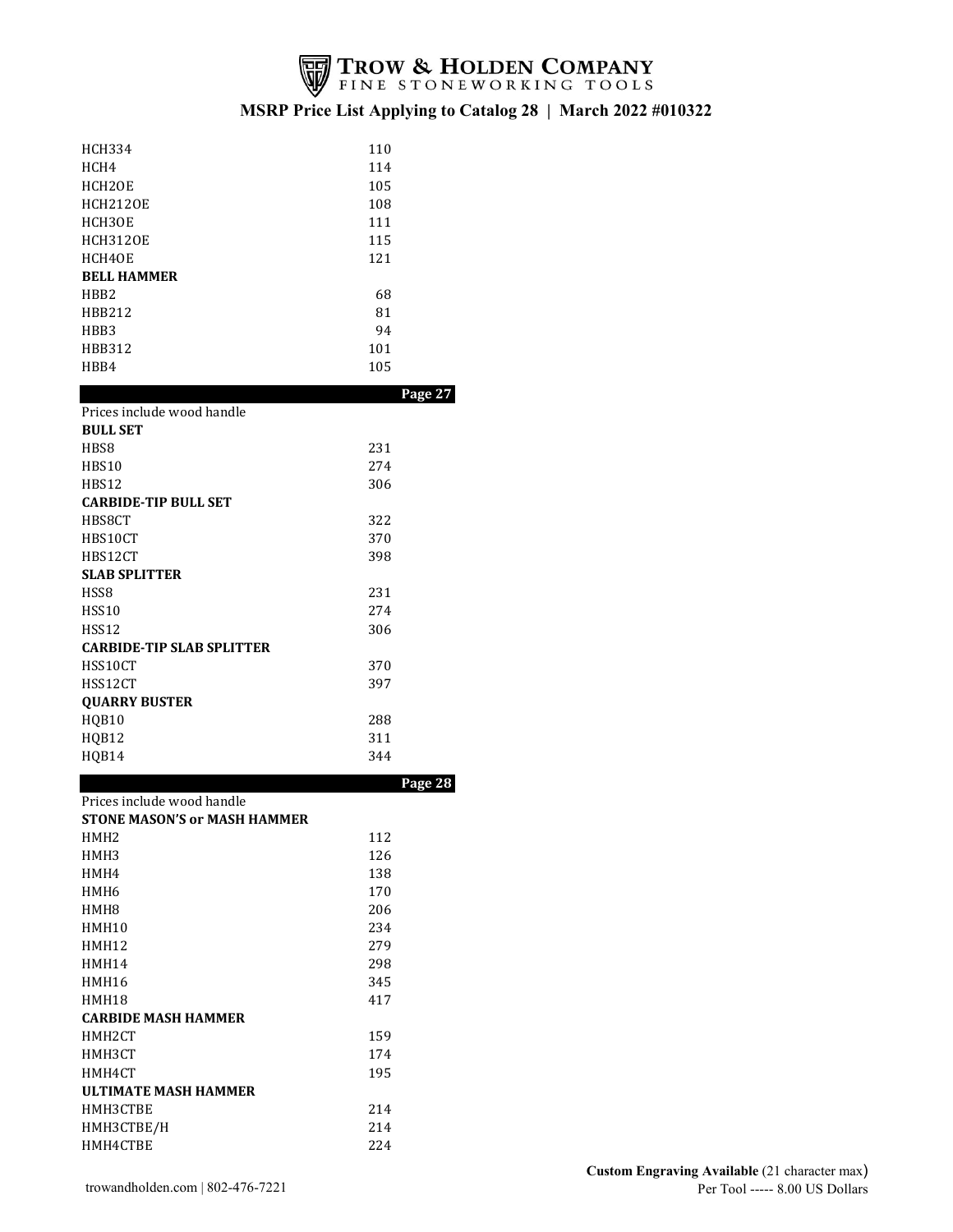

#### **CARBIDE DOUBLE BLADE MASON'S HAMMER**

| HDB3CT                                 | 180        |  |
|----------------------------------------|------------|--|
|                                        | Page 29    |  |
| Prices include wood handle             |            |  |
| <b>STONE BUSTER</b>                    |            |  |
| HSB2CT/V or HSB2CT/H                   | 147        |  |
| HSB4CT/V or HSB4CT/H                   | 161        |  |
| <b>HAMMER SET</b>                      |            |  |
| HHS4CT/V or HHS4CT/H                   | 161        |  |
| <b>CARBIDE HAMMER POINT</b>            |            |  |
| (Prices include 13" Fiberglass Handle) |            |  |
| HHP2CT                                 | 125        |  |
| HHP4CT                                 | 147        |  |
| DRY STONE WALLING SET                  | 378        |  |
|                                        | Page 30    |  |
| Prices include wood handle             |            |  |
| <b>THE STINGER</b>                     |            |  |
| STINGER 2/V or STINGER 2/H             | 143        |  |
| STINGER 4/V or STINGER 4/H             | 197        |  |
| <b>SOLID TOOTH BUSH HAMMER</b>         |            |  |
| HBH1SO                                 | 78         |  |
| HBH112SQ                               | 170        |  |
| HBH134SQ                               | 191        |  |
| HBH2SQ                                 | 206        |  |
| HBH1SQCT                               | 178        |  |
| <b>CARBIDE MILL PICK</b>               |            |  |
| HMP2CT                                 | 167        |  |
| <b>ROCK PICK</b>                       |            |  |
| HRP24B<br>HRP24BH                      | 122<br>168 |  |
| HRP24BTH                               | 149        |  |
|                                        |            |  |
| <b>TRIMMING HAMMERS</b>                | Page 31    |  |
| <b>HTH312</b>                          | 128        |  |
| <b>HTH412</b>                          | 134        |  |
| HTH2B                                  | 93         |  |
| HT312B                                 | 149        |  |
| HTH4                                   | 125        |  |
| HTH5                                   | 138        |  |
| HTH6                                   | 147        |  |
| <b>CARBIDE TRIMMING HAMMERS</b>        |            |  |
| HTH2BCT/V or HTH2BCT/H                 | 171        |  |
| HTH212CT/V or HTH212CT/H               | 230        |  |
| HTH312CT/V or HTH312CT/H               | 247        |  |
| THIN STONE VENEER HAMMER               |            |  |
| HTSV2CT                                | 147        |  |
| <b>MALLORCAN HAMMER</b>                |            |  |
| HLL2                                   | 124        |  |
| HLL3                                   | 166        |  |
| HLL4                                   | 184        |  |
|                                        | Page 32    |  |
| <b>ROUND HAND HAMMER</b>               |            |  |
| HCHR1                                  | 46         |  |
| HCHR112                                | 48         |  |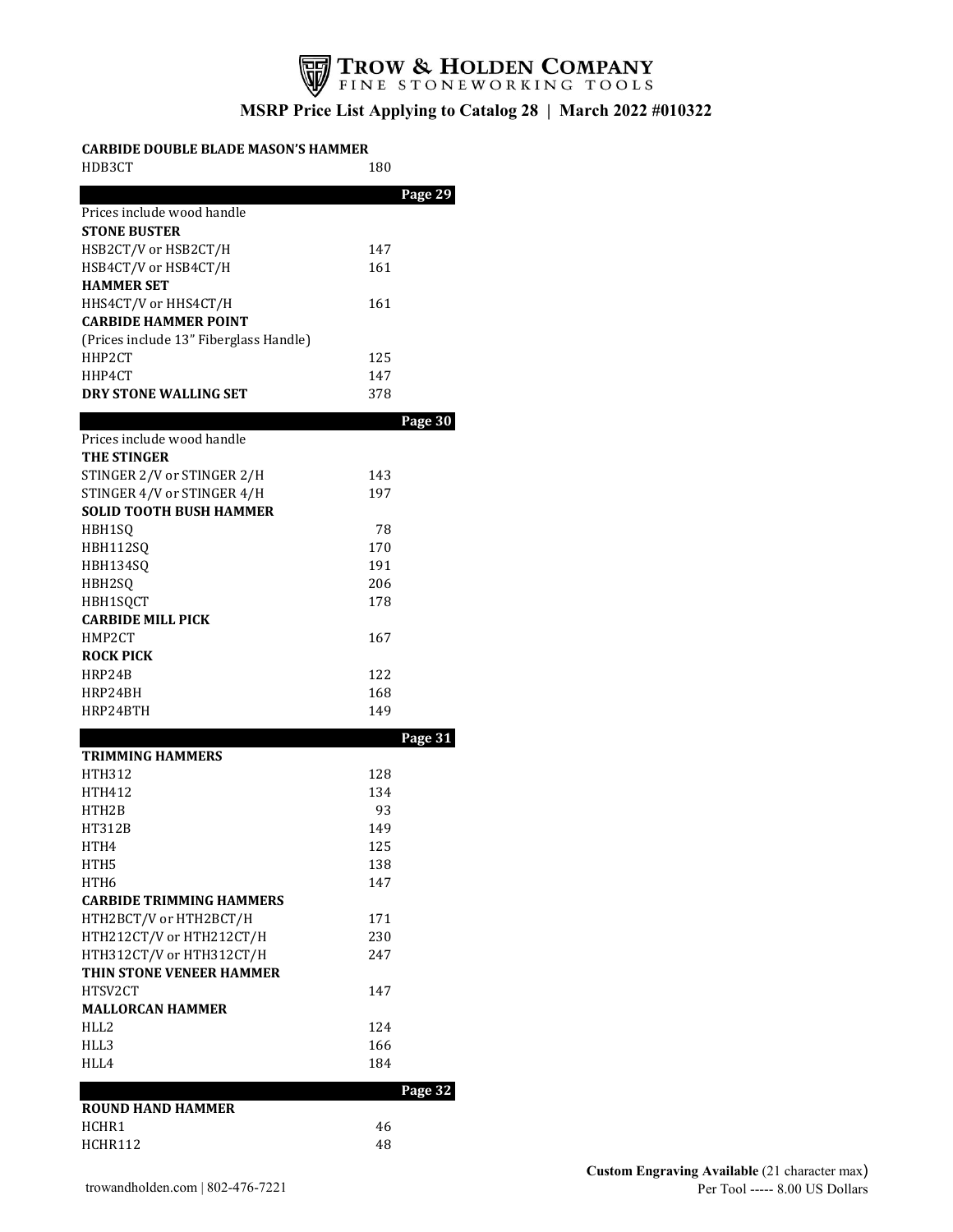

| <b>BRASS HAMMER</b>                       |          |         |
|-------------------------------------------|----------|---------|
| HBR1                                      | 55       |         |
| <b>HBR112</b>                             | 57       |         |
| <b>SOFTSTONE HAMMER</b>                   |          |         |
| HCH112SS                                  | 48       |         |
| <b>CARBIDE MOSAIC HAMMER &amp; HARDIE</b> |          |         |
| HM01                                      | 72       |         |
| HM0212                                    | 98       |         |
| HMO1CT                                    | 124      |         |
| <b>HMO212CT</b>                           | 156      |         |
| HMO1CT/DB                                 | 101      |         |
| HMO212CT/DB                               | 129      |         |
| <b>HMO-HARDIE</b>                         | 53       |         |
| <b>TOOL MAINTENANCE</b>                   |          | Page 33 |
| <b>BACKPLATES &amp; DIAMOND PADS</b>      |          |         |
| 4" threaded backplate (P0401)             | 34       |         |
| 4" mandrel backplate (P0410)              | 34       |         |
| 4" diamond disc 70 grit (G4101)           | 53       |         |
| 4" diamond disc 120 grit (G4102)          | 46       |         |
| 4" diamond disc 220 grit (G4103)          | 37       |         |
| <b>SWIVEL SHARPENING SYSTEM</b>           | 159      |         |
| SILICON CARBIDE SHARPENING WHEEL          |          |         |
| SSGC80611 (6" DIAMETER)                   | 61       |         |
| SSGC80811 (8" DIAMETER)                   | 85       |         |
| REPLACEMENT HAMMER HANDLES                |          |         |
| HA-RND (7" Round Wood)                    | 15       |         |
| HA-RP24 (12" Wood)                        | 9        |         |
| HA-120E (12" Wood)                        | 12       |         |
| HA-13 (13" Wood)                          | 13       |         |
|                                           |          |         |
|                                           |          |         |
| HA-#13 (13" Fiberglass Std. Grip)         | 20       |         |
| HA-#13SG (13" Fiberglass Safety Grip)     | 22       |         |
| HA-14 (14" Round Wood)                    | 14       |         |
| HA-#14SG (14" Fiberglass Safety Grip)     | 23       |         |
| HA-15 (15" Wood)                          | 15       |         |
| HA-16 (16" Wood)                          | 16       |         |
| HA-#16 (16" Fiberglass Std. Grip)         | 24       |         |
| HA-#16SG (16" Fiberglass Safety Grip)     | 26       |         |
| HA-17 (17" Wood)                          | 17       |         |
| HA-30 (30" Wood)                          | 20       |         |
| HA-32 (32" Wood)                          | 22       |         |
| HA-#32 (32" Fiberglass Std. Grip)         | 35       |         |
| TOOLS FOR FOSSIL HUNTING                  |          | Page 34 |
| <b>SLATE SPLITTERS</b>                    |          |         |
| SLSP1                                     | 30       |         |
| SLSP <sub>2</sub>                         | 49       |         |
| SLSP212                                   | 59       |         |
| SLSP3                                     | 68       |         |
| <b>GEO PICKS</b>                          |          |         |
| HGP18                                     | 60       |         |
| HGP22                                     | 63       |         |
| HGP28                                     | 68       |         |
| <b>PALEO HAMMERS</b>                      |          |         |
| HPS18/H                                   | 73       |         |
| <b>HPS22/H</b><br><b>HPS28/H</b>          | 78<br>88 |         |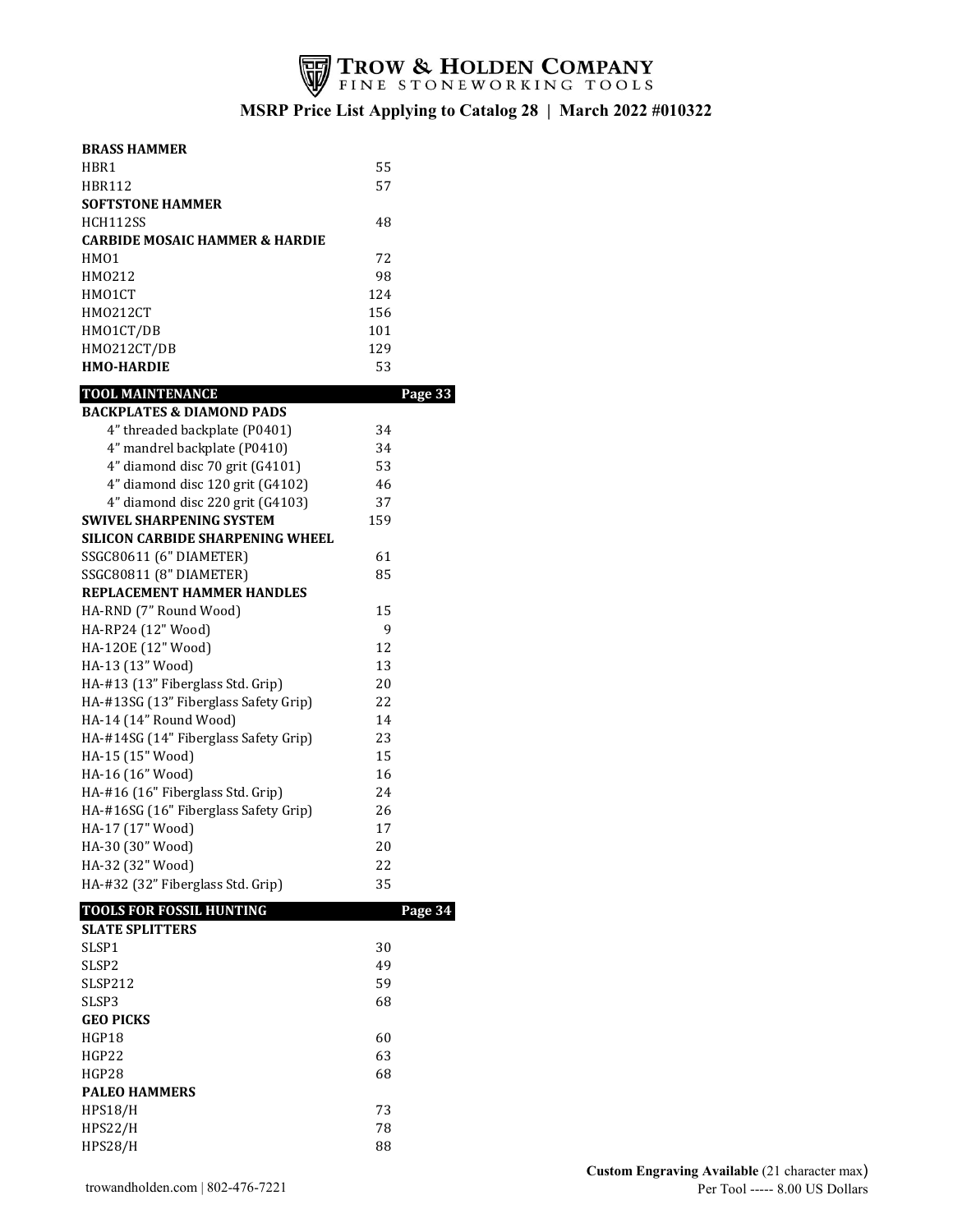

|                                                |           | Page 35 |
|------------------------------------------------|-----------|---------|
| <b>BELL HAMMERS</b>                            |           |         |
| HBB <sub>2</sub>                               | 68        |         |
| HBB212                                         | 81        |         |
| HBB3                                           | 94        |         |
| <b>HBB312</b>                                  | 101       |         |
| HBB4                                           | 105       |         |
| <b>CARBIDE HAND POINTS &amp; CHISELS</b>       |           |         |
| CHP38 (POINT)                                  | 48        |         |
| CHP12 (POINT)                                  | 58        |         |
| CHC38 (CHISEL)                                 | 46        |         |
| CHC12 (CHISEL)<br><b>FOSSIL HUNTING SET</b>    | 55<br>289 |         |
|                                                |           |         |
| <b>TOOLS FOR ROCKHOUNDING</b>                  |           | Page 36 |
| <b>CARBIDE HAMMER POINT</b>                    | page 29   |         |
| <b>GEO PICK</b>                                | page 34   |         |
| <b>OUARRY BUSTER</b>                           | page 27   |         |
| <b>HAND WEDGES</b>                             | page 38   |         |
| <b>CARBIDE HAND POINTS &amp; CHISELS</b>       | page 35   |         |
| <b>WEDGES &amp; SHIMS</b>                      | page 38   |         |
| <b>STONE BUSTER</b>                            | page 29   |         |
| <b>PALEO HAMMER</b>                            | page 34   |         |
| <b>BELL HAMMER</b>                             | page 35   |         |
| <b>SLATE SPLITTERS</b><br><b>SLEDGE WEDGES</b> | page 24   |         |
| <b>HAND PLUG DRILLS</b>                        | page 24   |         |
|                                                | page 38   |         |
| <b>TOOLS FOR LIMESTONE</b>                     |           | Page 37 |
| <b>LIMESTONE DROVING CHISEL</b>                |           |         |
| AL5812D112                                     | 75<br>85  |         |
| AL5812D2<br><b>LIMESTONE PITCHING TOOL</b>     |           |         |
|                                                |           |         |
| AHOL78112<br><b>AHOL782</b>                    | 58<br>63  |         |
| AHOL78212                                      | 69        |         |
| <b>CARBIDE LIMESTONE HAND CHISEL</b>           |           |         |
| CHCL34                                         | 55        |         |
| CHCL <sub>1</sub>                              | 59        |         |
| CHCL112                                        | 63        |         |
| CHCL <sub>2</sub>                              | 67        |         |
| <b>STEEL LIMESTONE HAND CHISEL</b>             |           |         |
| AHCL34                                         | 41        |         |
| AHCL1                                          | 43        |         |
| AHCL112                                        | 45        |         |
| AHCL2                                          | 47        |         |
| <b>LIMESTONE MACHINE CHISELS</b>               | page 7    |         |
| Limestone Chisel w/ rondel<br>add              | 5         |         |
| Limestone Chisel w/teeth<br>add                | 10        |         |
| <b>FLARED CHISELS</b>                          | page 22   |         |
| <b>SPLITTING EQUIPMENT</b>                     |           | Page 38 |
| <b>STONE SPLITTING WEDGES &amp; SHIMS</b>      |           |         |
| 3/8" Hole Diameter                             |           |         |
| Wedge                                          | 4.00      |         |
| Shim                                           | 2.00      |         |
| Set                                            | 8.00      |         |
|                                                |           |         |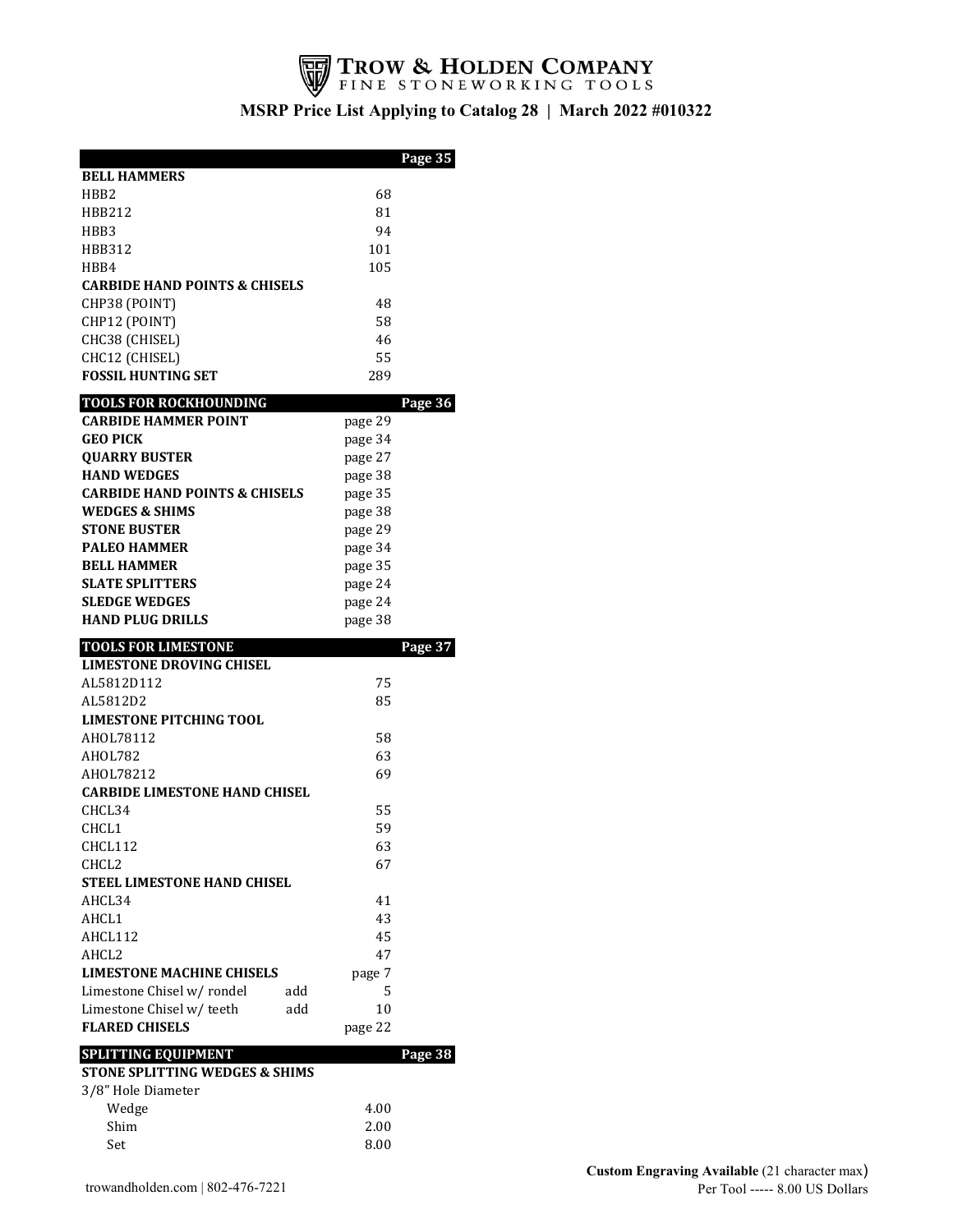

| 7/16" Hole Diameter                     |        |
|-----------------------------------------|--------|
| Wedge                                   | 4.00   |
| Shim                                    | 2.00   |
| Set                                     | 8.00   |
| 1/2" Hole Diameter                      |        |
| Wedge                                   | 3.70   |
| Shim                                    | 2.40   |
| Set                                     | 8.50   |
| 5/8" Hole Diameter                      |        |
| Wedge                                   | 4.20   |
| Shim                                    | 2.40   |
| Set                                     | 9.00   |
| 3/4" Hole Diameter                      |        |
| Wedge                                   | 4.50   |
|                                         |        |
| Shim                                    | 2.50   |
| Set                                     | 9.50   |
| 7/8" Hole Diameter                      |        |
| Wedge                                   | 7.00   |
| Shim                                    | 3.50   |
| Set                                     | 14.00  |
| 1" - 1-1/8" Hole Diameter               |        |
| Wedge                                   | 12.00  |
| Shim                                    | 5.00   |
| Set                                     | 22.00  |
| 1.25" - 1-3/8" Hole Diameter            |        |
| Wedge                                   | 16.00  |
| Shim                                    | 8.00   |
| Set                                     | 32.00  |
| 1.50" - 1.75" Hole Diameter (5 Options) |        |
| 12" Long                                |        |
| Wedge                                   | 19.00  |
| Shim                                    | 10.50  |
| Set                                     | 40.00  |
| 18" Long                                |        |
| Wedge                                   | 38.00  |
| Shim                                    | 19.00  |
| Set                                     | 76.00  |
| 24" Long                                |        |
| Wedge                                   | 40.00  |
| Shim                                    | 20.00  |
| Set                                     | 80.00  |
| 36" Long                                |        |
| Wedge                                   | 60.00  |
| Shim                                    | 30.00  |
| Set                                     | 120.00 |
|                                         |        |
| 48" Long                                |        |
| Wedge                                   | 90.00  |
| Shim                                    | 45.00  |
| Set                                     | 180.00 |
| 2" or Larger Hole Diameter              |        |
| Wedge                                   | 32.00  |
| Shim                                    | 22.00  |
| Set                                     | 76.00  |
| <b>HAND PLUG DRILL</b>                  |        |
| AHPD58-R                                | 52     |
|                                         |        |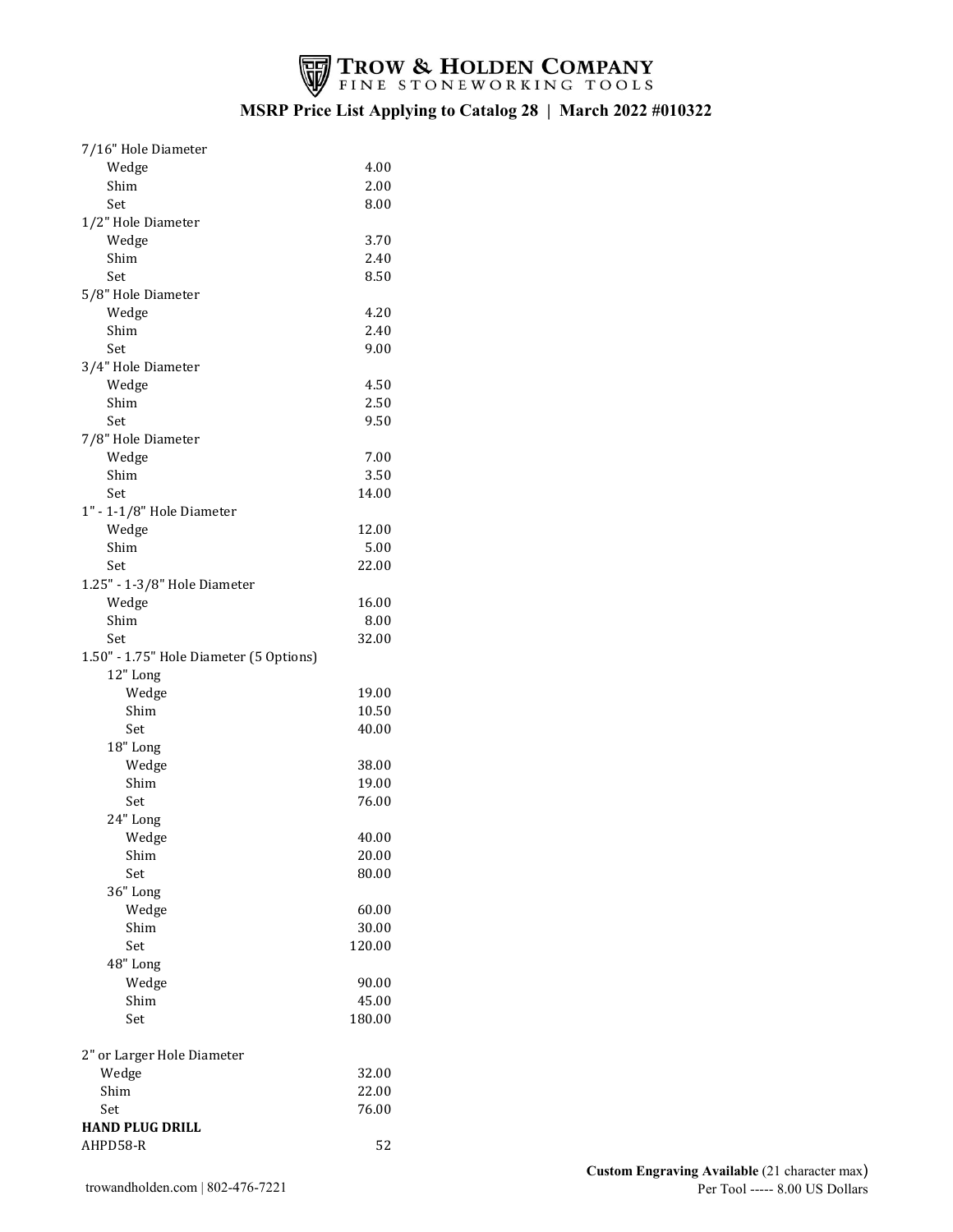

| AHPD34-R                                 | 57  |         |
|------------------------------------------|-----|---------|
| <b>SDS STRIKING CAP</b>                  |     |         |
| <b>SDS PLUS CAP</b>                      | 59  |         |
| <b>SDS MAX CAP</b>                       | 65  |         |
| <b>HAND SPLITTING WEDGES</b>             |     |         |
| HW1                                      | 24  |         |
| HW <sub>2</sub>                          | 33  |         |
| HW <sub>5</sub>                          | 16  |         |
| HW <sub>6</sub>                          | 13  |         |
| HW7                                      | 20  |         |
| HW <sub>8</sub>                          | 25  |         |
| HW13                                     | 35  |         |
| HW14                                     | 45  |         |
| HW15                                     | 33  |         |
| HW16                                     | 43  |         |
| HW17                                     | 58  |         |
| HW18                                     | 75  |         |
| <b>HEAVY DUTY DRILL &amp; HAMMERS</b>    |     | Page 39 |
| <b>BOSCH ELECTRIC HAMMER DRILL MODEL</b> |     |         |
| SDS-MAX                                  | 835 |         |
| <b>SDS-PLUS</b>                          | 415 |         |
| <b>SDS-MAX DRILL BITS</b>                |     |         |
| HC5010 1/2"                              | 67  |         |
| HC5020 5/8"                              | 75  |         |
| HC5030 3/4"                              | 78  |         |
| HC50407/8"                               | 91  |         |
| HC5050 1"                                | 100 |         |
| HC5060 1-1/8"                            | 133 |         |
| HC5070 1-1/4"                            | 140 |         |
| HC5091 1-1/2"                            | 158 |         |
| <b>SDS-PLUS DRILL BITS</b>               |     |         |
| HC20613/8"                               | 12  |         |
| HC2081 1/2"                              | 15  |         |
| HC2102 5/8"                              | 24  |         |
| HC2122 3/4"                              | 34  |         |
| <b>SULLAIR ROCK DRILL</b>                | 985 |         |
| <b>CARBIDE HOLLOW PLUG DRILL</b>         |     |         |
| 7/8" HEX SHANK                           |     |         |
| X31216                                   | 138 |         |
| X31219                                   | 117 |         |
| X31322                                   | 118 |         |
| X31325                                   | 139 |         |
| X31328                                   | 142 |         |
| <b>CP9 SHANK</b>                         |     |         |
| X90212                                   | 123 |         |
| X90116                                   | 127 |         |
| X90119                                   | 129 |         |
| X90122                                   | 118 |         |
| X90125                                   | 134 |         |
| X90128                                   | 170 |         |
|                                          |     |         |
| <b>ACCESSORIES &amp; APPAREL</b>         |     | Page 40 |
| TOOL WRAP/LEATHER                        | 129 |         |
| TOOL WRAP/CANVAS                         | 28  |         |
| HAT                                      | 22  |         |
|                                          |     |         |